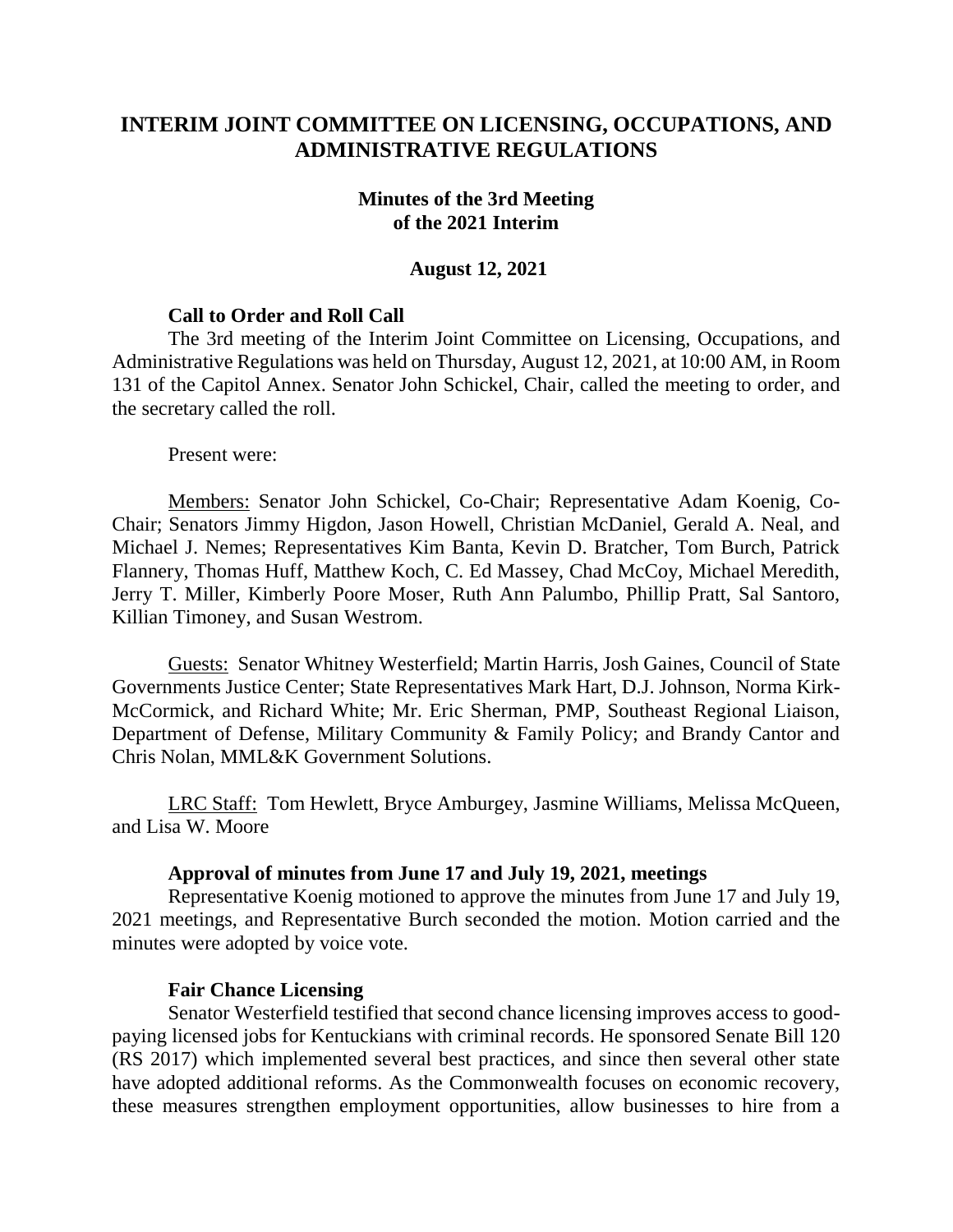broader talent pool, and saves taxpayer money through reduced recidivism and incarceration.

Martin Harris, Legal Fellow, Council of State Governments (CSG) Justice Center, said they work in all 50 states to uphold justice, offer second chances, and ensure safe and healthy communities. The CSG Justice Center is a national, nonprofit, nonpartisan organization that combines the power of a membership association, representing state officials in all three branches of government, with policy and research expertise to develop strategies that increase public safety and strengthen communities. The economic mobility team is assisting in conducting a landscape analysis of all 50 states. The key areas include assisting states in economic recovery, enhancing good paying jobs, and improving reentry and public safety in providing businesses with qualified candidate pools.

Mr. Harris said providing pre-application determinations to prospective applicants so they know whether their record is disqualifying before investing in the training and education for the license is a practice that Kentucky should consider. The state should also consider barring non-convicting dispositions and closed records, including arrests not followed by conviction, juvenile adjudications, and pardoned, sealed, or expunged records. Another option would be to add evidence of rehabilitation to "relevant factors" required in assessment. Current law requires boards to notify rejected applicants that "evidence of rehabilitation may be considered upon reapplication." Many states, however, include "evidence of rehabilitation" as a specific factor that must be assessed as part of the initial decision to grant or reject an applicant based on criminal history. Limiting consideration of older convictions after a period of conviction-free years, and less serious offenses, such as non-violent misdemeanors is another option to consider.

Mr. Josh Gaines, Project Manager, Economic Mobility, CSG Justice Center, testified that he was in support of fair chance licensing and was available to answer questions from committee members.

Responding to a question from Representative Koenig, Senator Westerfield said there is not a bill draft at this time. Representative Koenig said the pre-application component makes a lot of sense, but his concern is that this would be an additional burden to many boards that over the last several years have been allowed to increase fees by regulation because they are running low on funds. Senator Westerfield said he had no problem with the state charging the applicant a reasonable fee for the pre-application process to offset costs to the boards. Mr. Gaines also supports a nominal fee to the applicant to cover the cost of a review and this is a very common practice within other states.

#### **Military Spouse Licensure Portability**

Representatives Norma Kirk-McCormick, Mark Hart, and D.J. Johnson will sponsor upcoming licensing compacts legislation for different professions. Mr. Eric Sherman, PMP, Southeast Regional Liaison, Department of Defense, Military Community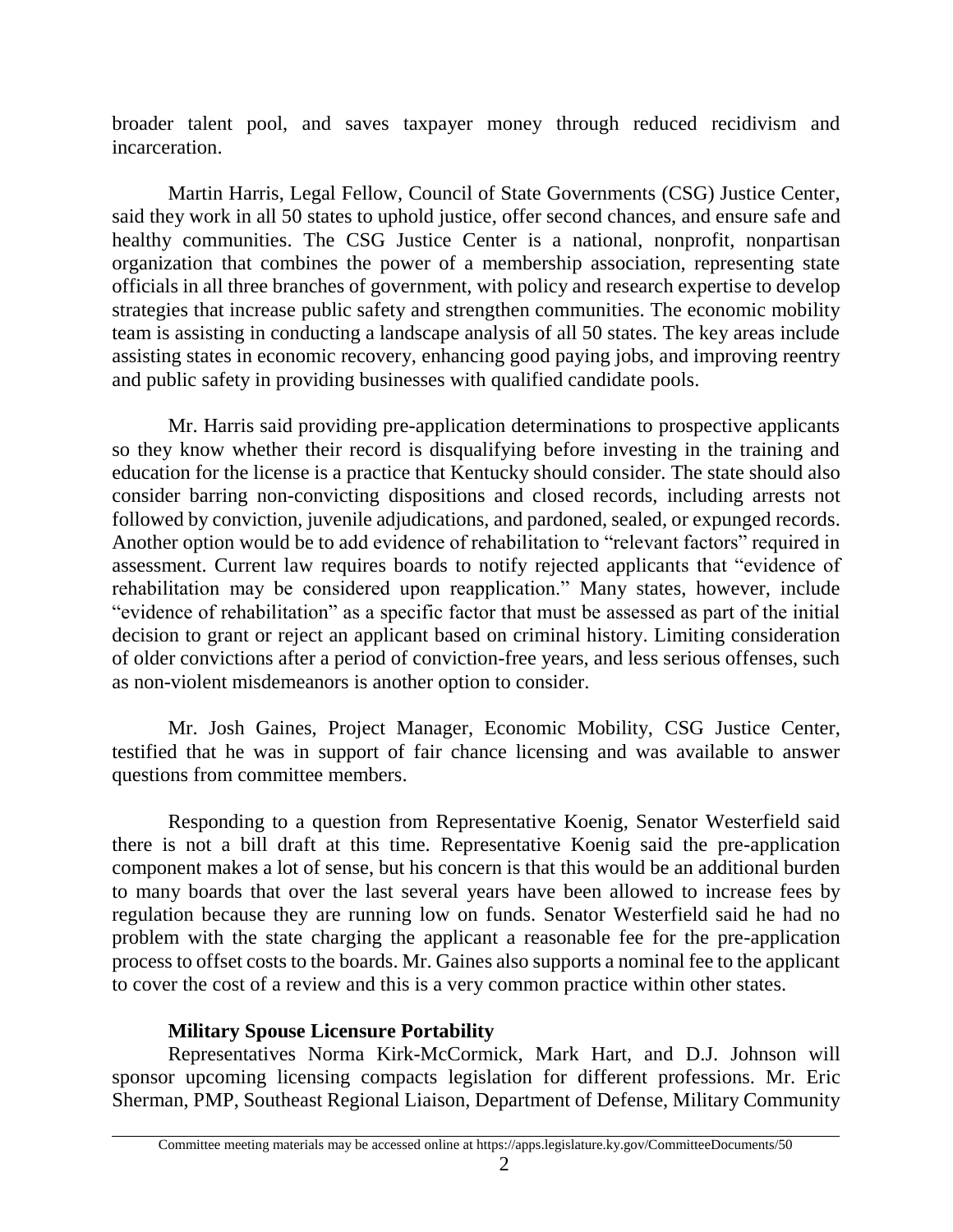and Family Policy, said many military spouse professionals must relicense each time they move to a new state with their active-duty spouse. States can facilitate the ability of professionals, including military spouses, to work across state lines by enacting occupational licensure interstate compacts. An increasing number of occupations are establishing interstate compacts to support: common understanding of standards; states sharing authority and responsibility over occupational-based practices; "privilege to practice" policies allowing members to work in other compact states; allowing endorsements for a license transfer, primarily based upon changing legal residence; and tele-practice opportunities using technology to work across state boundaries. The Defense State Liaison Office assists national state boards and membership associations in educating legislators on the benefits of their licensure compacts to the military community. The coronavirus pandemic demonstrates that interstate licensure compacts can provide a permanent solution to leveraging underused medical talent to meet labor shortages in highneed areas.

Representative Hart said the bill draft for the Emergency Medical Services (EMS) profession is forthcoming. He said as soon as the draft is available, he will have it emailed to all committee members.

Representative Johnson gave a personal experience and is very supportive of compacts for military spouses, and he will be sponsoring the bill draft including occupational therapists.

Responding to a question from Senator Higdon, Mr. Sherman said he is not sure how many other states have signed on to this compact, but will get the information to committee members. Senator Higdon said the Licensing, Occupations, and Administrative Regulations committee is the appropriate place for the compacts. Representative Kirk-McCormick said she would be facilitating her bill draft on the fast track.

Responding to a question from Representative Banta, Mr. Sherman said the interstate compact does not change the standards developed in Kentucky for a particular profession. Representative Hart said the compact will still require participants in the EMS field to follow the scope of practice in Kentucky, it just makes the process less cumbersome. Representative Banta would like a tutorial explaining the process to participants. Senator Schickel encouraged the sponsors to get the bills prefiled so they can be vetted sufficiently.

# **Server Age Limits for Alcohol**

Representative Richard White said allowing adults 18 years of age and older to serve alcohol provides an opportunity for businesses to expand their employees. Terry Fritzer, restaurant owner, said West Virginia has incorporated this and has had no problems. This does not allow people under 20 to bartend in Kentucky.